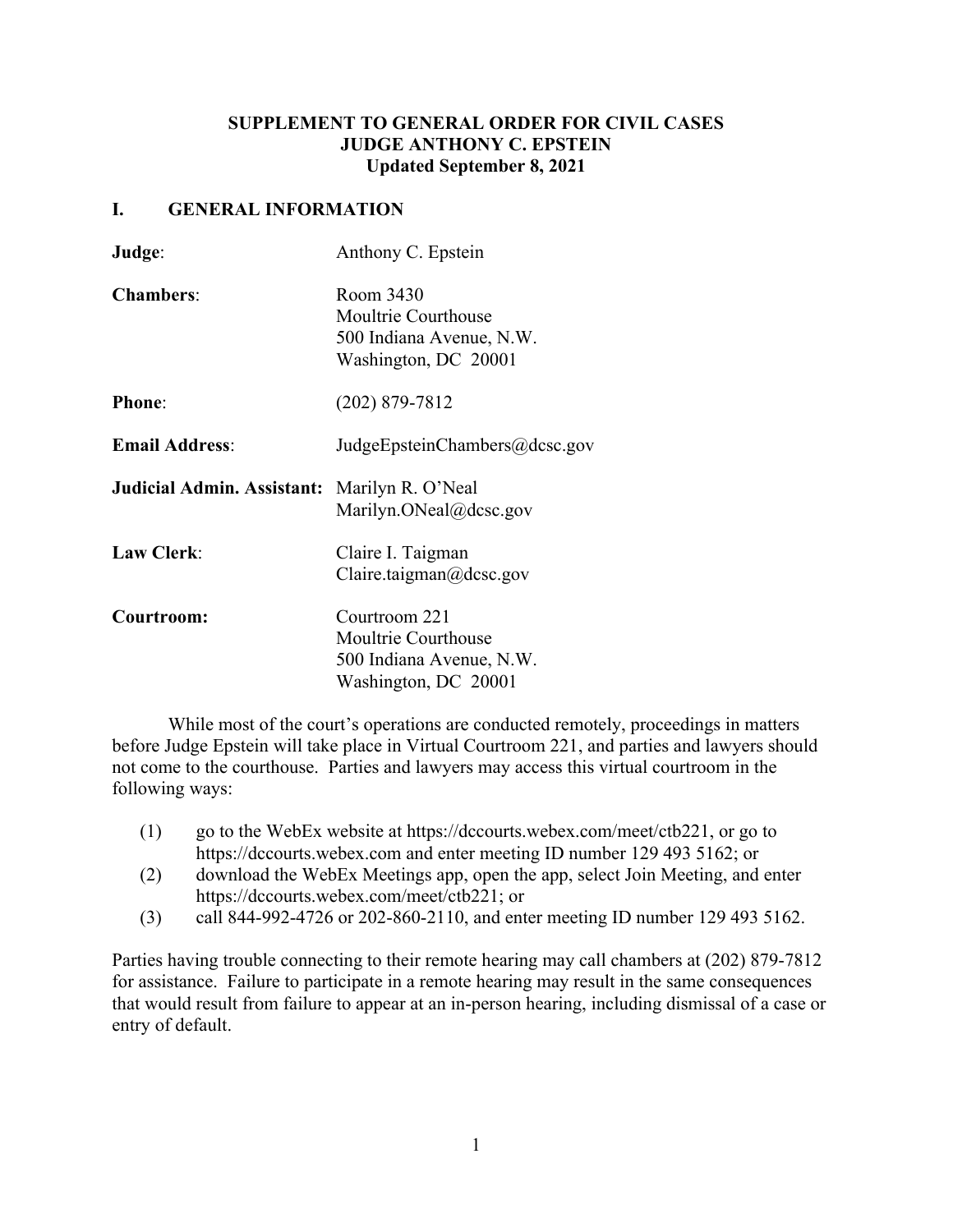### **II. COMMUNICATIONS WITH CHAMBERS**

Except as specifically authorized in this Supplement, no party or lawyer may contact chambers by telephone. Judge Epstein's staff may not and will not provide advice of any kind about court rules, practices, or procedures. Judge Epstein does not accept letters from parties or lawyers about a case. If a party needs clarification of any rule, practice, or procedure, it should file a motion.

In extraordinary circumstances, parties may contact chambers *jointly* concerning urgent scheduling issues. If it is necessary for a party or lawyer to contact chambers by email, the sender must copy each other party or lawyer on the email.

#### **III. MOTIONS**

**Consent to motions**: Judge Epstein expects parties to comply with the requirement in Rule 12-I(a) that, before a party files a motion, it must seek the consent of other parties and include in the motion a certification that the party sought consent. If a party does not include such a certification, Judge Epstein may summarily deny the motion, and if the party chooses to refile the motion with a certification, it will pay another \$20 filing fee.

The title of the motion should indicate whether it is opposed or unopposed. Judge Epstein generally grants consent motions – without waiting for any response.

**Paper copies**: Judge Epstein expects parties to comply with the requirement in Administrative Order 06-17 that a party must provide a paper copy of any filing that, including exhibits, exceeds 25 pages. If a party fails to comply with this requirement, Judge Epstein may decide not to consider the filing.

**Proposed order**: Judge Epstein strictly enforces the requirement in Administrative Order 06-17 that a party filing a motion must submit electronically to JudgeEpsteinChambers@dcsc.gov a proposed order in a format that can be edited (generally Word). If a party does not submit a proposed order in such format, Judge Epstein may summarily deny the motion, and if the party chooses to refile the motion with a proposed order, it will pay another \$20 filing fee.

**Length of filings**: Judge Epstein discourages motions and briefs more than ten pages long. Without leave of the court, no party may submit a motion other than a summary judgment motion or an opposition to a summary judgment motion that is more than fifteen pages long, or a summary judgment motion or opposition to a summary judgment motion that is more than 20 pages long. These page limits include captions, signature blocks, statements of undisputed or disputed material facts, and anything else other than certificates of service, certificates of compliance with Rule 12-I(a), and exhibits such as original documents or deposition transcripts. Judge Epstein grants leave to file longer documents only on a showing of good cause. If a party does not comply with these page limits, Judge Epstein may summarily deny the motion or decide not to consider the filing.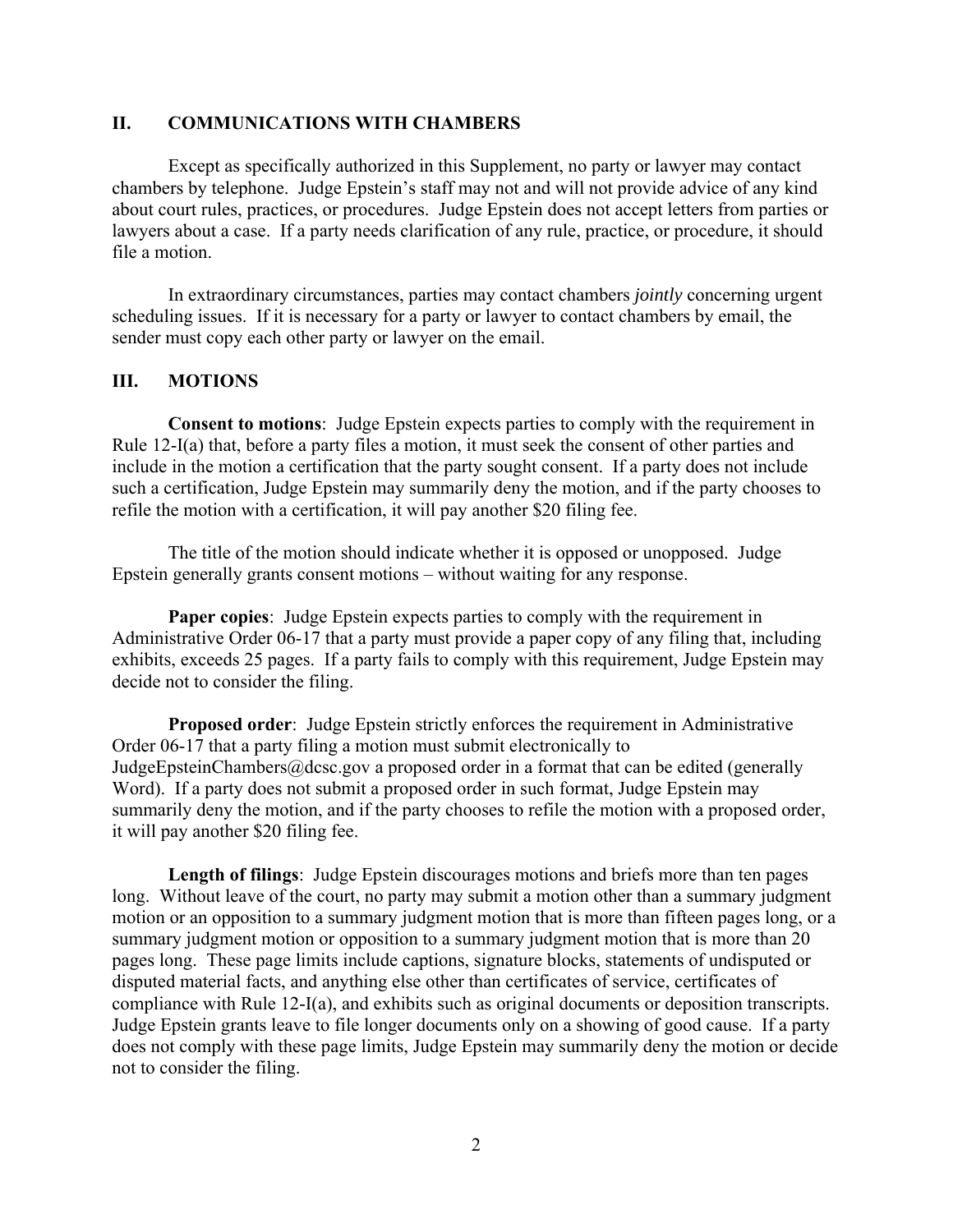**Consolidated motions**: A party, or multiple parties aligned in interest and represented by the same lawyer, should ordinarily raise in one motion all the grounds for the relief they seek. For example, a party should file one summary judgment motion if the party seeks summary judgment on multiple grounds, or one motion *in limine* if the party seeks pretrial rulings on multiple issues. A party may file with the consolidated motion a motion for leave to file a longer brief to the extent that more pages are needed to address multiple issues. Judge Epstein ordinarily grants motions for reasonable increases in page limits because consolidated motions are more efficient and require fewer total pages than separate motions.

**Replies**: A party may file a reply as permitted in Rule 12-I(g). No party may submit a reply more than five pages long without leave of the court. A party may not file a sur-reply without leave of the court.

**Motions for leave to file**: Except in extraordinary circumstances, a party seeking leave to file a document should submit with the motion a copy of the proposed filing.

**Motions to extend deadlines and reschedule hearings**: Any motion for extension of time should include a statement of the number of previous extensions of the deadline, and discuss the effect of granting the motion on other deadlines that would remain unchanged if the extension is granted.

Judge Epstein does not automatically grant multiple extensions of scheduling orders even when the parties agree. Judge Epstein expects any request for an extension to be based on the parties' realistic assessment of the time needed to complete the remaining tasks, and thereby to eliminate the need for additional extensions except in unexpected circumstances. The more extensions one or all parties request, the stronger the justification required for each successive request, including a demonstration that the factors that justify the additional extension were not reasonably foreseeable at the time the parties requested the previous extension. It is not a sufficient justification that the lawyers were too busy on other matters to complete tasks on the schedule that they previously proposed and agreed to.

Moreover, the longer the requested extension, the stronger the justification that Judge Epstein expects.

Except in extraordinary circumstances involving unforeseen and unforeseeable events, all motions seeking to extend a deadline or continue a hearing date must be filed at least three business days before that date.

Any motion to reschedule a hearing must suggest three alternative dates and times that are convenient to all parties.

Except as provided in Rule 16(b)(7)(B), stipulations between parties or lawyers are not effective to change deadlines set by the Court. To extend any such deadline, a party must file a motion requesting and justifying the extension.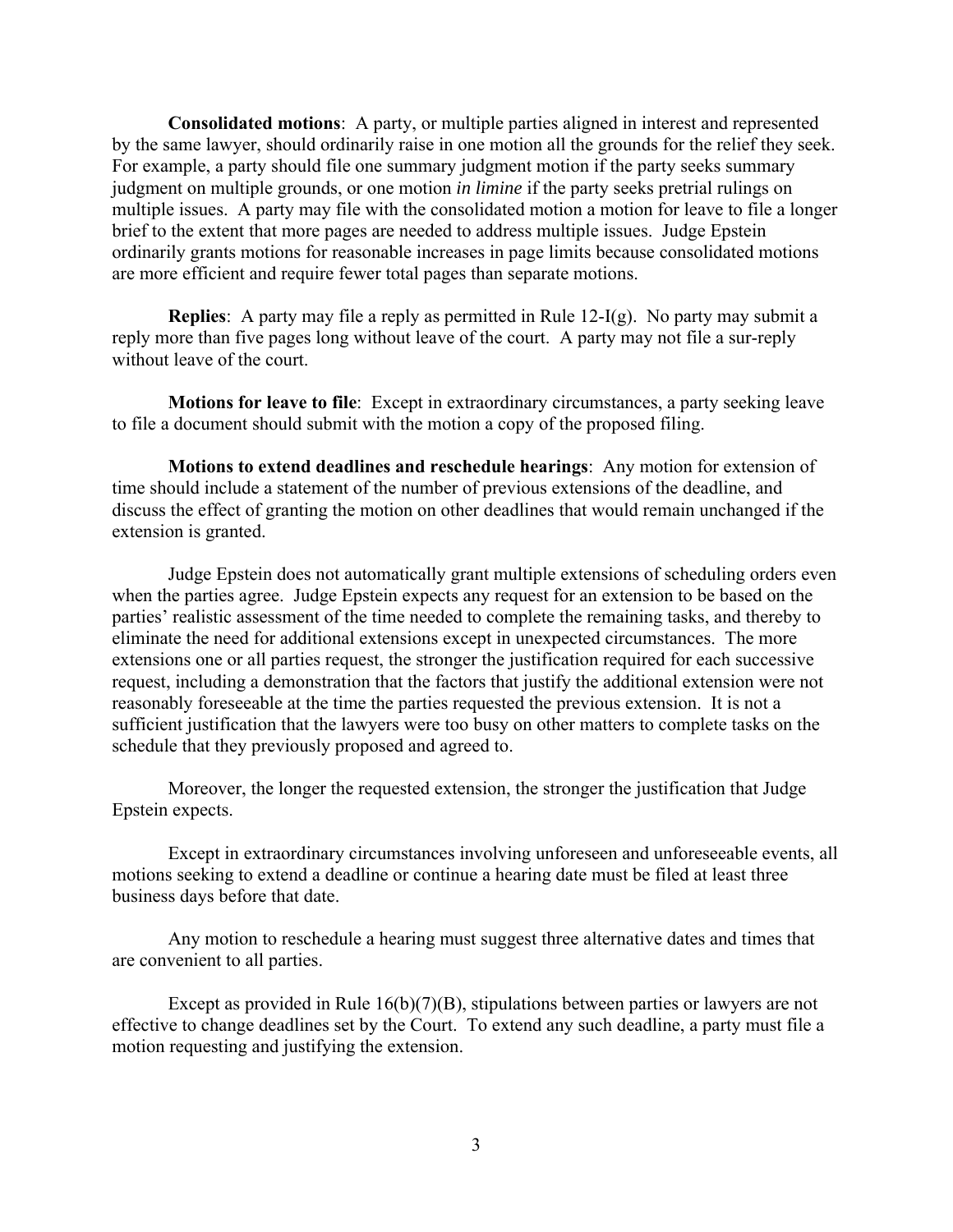**E-filed papers**: It takes time for e-filed motions and other filings to reach chambers. It may take up to three business days for the Clerk's Office to process filings. If a party has a question about the status of a pending motion, it should check online at www.dccourts.gov, contact the Clerk's Office at (202) 879-1133, or check Casefileexpress.com. If a party contacts chambers about the status of a pending motion, the party will be told only that Judge Epstein rules on any pending motion as promptly as possible.

**Emergency motions**: Judge Epstein expects parties to request expedited action only in truly urgent situations. Parties filing emergency motions should notify chambers when they file the motion by sending an email to JudgeEpsteinChambers@dcsc.gov and other parties, with a copy of the motion and the proposed order (in an editable format) attached.

### **IV**. **DISCOVERY**

Rules  $26(h)$  and  $37(a)(1)(A)$  require the parties to meet for a reasonable period of time in an effort to resolve or narrow any discovery-related dispute and that discovery-related motions include a certification concerning advance consultation. If a party submits such a motion without such a certification, Judge Epstein may summarily deny the motion, and if the party chooses to refile the motion with the certification, it will pay another \$20 filing fee. For a discussion of judges' discretion to waive or modify the "in person" meeting requirement during the public health emergency, *see* Addendum to General Order Concerning Civil Cases: https://www.dccourts.gov/sites/default/files/matters-docs/General%20Order%20pdf/amendedaddendum-to-the-general-order-6-1-21.pdf.

Before filing a motion related to a discovery dispute, the moving party must attempt to discuss with the other side dates and times for a hearing on the motion, and the motion should include three dates within two weeks after the motion is ripe on which all counsel and unrepresented parties will be available for a hearing on the motion.

### **V. SCHEDULING AND SETTLEMENT CONFERENCES**

**Scheduling praecipes**: Notwithstanding the earlier deadline in Rule 16(b)(2), Judge Epstein will approve a Civil Action Form 113 ("Praecipe Requesting Schedule Order") submitted up to noon on the day before the scheduling conference date. In cases in which all parties are represented by counsel, and no pending motions or other matters require the Court's attention, Judge Epstein encourages attorneys to consult with opposing counsel and submit a CA Form 113 rather than appear in court for a scheduling conference.

**Scheduling and calendars**: Any party or lawyer who attends a hearing where matters can reasonably be expected to be scheduled shall have a calendar available. If the person does not have his or her schedule immediately available, Judge Epstein will set a schedule, and the party may later file a motion to modify the schedule if the party so chooses and pays the \$20 filing fee.

**Joint pretrial statements**: Rule 16(e) requires the filing of a joint pretrial statement at least one week before the pretrial conference. Judge Epstein generally cancels a pretrial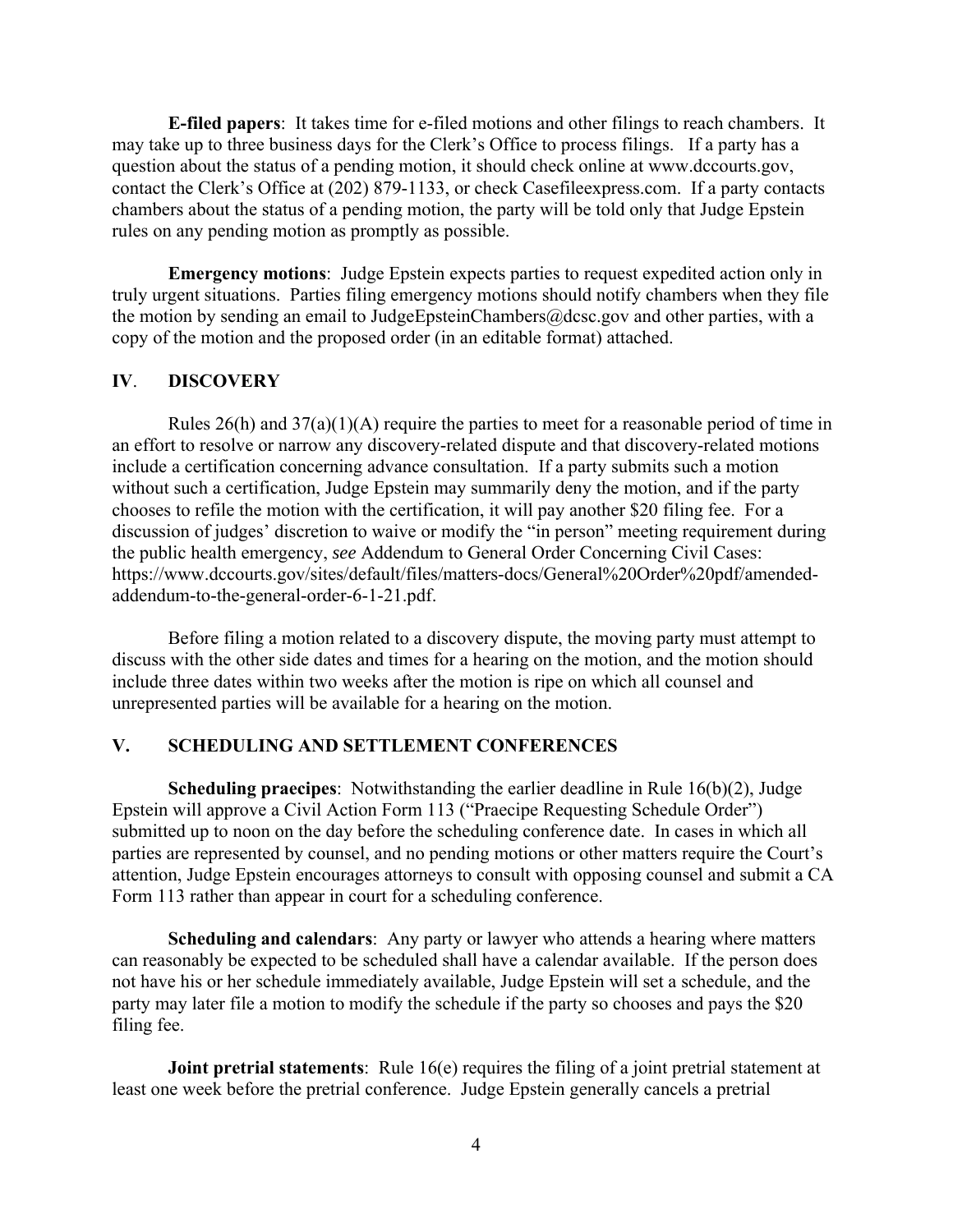conference or converts it to a status conference if the parties have not timely filed the joint pretrial statement.

**Motions** *in limine*: Consistent with Rule 16(d), parties should file motions *in limine* at least three weeks before the pretrial conference, unless the Court grants leave to file them later. Oppositions to such motions should be filed no later than one week prior to the pretrial conference. To the extent practicable, Judge Epstein rules on motions *in limine* at the pretrial conference.

**Pretrial and settlement conferences**: Judge Epstein conducts a settlement conference along with the pretrial conference.

When Judge Epstein conducts a pretrial and settlement conference in person, he expects parties, lawyers, and non-party principals with settlement authority to attend the conference in person, except in extraordinary circumstances with prior judicial approval. Any request to excuse a person from personal attendance should be made by motion at least two weeks before the date of the in-person conference.

**Pretrial status hearing:** At the pretrial conference, Judge Epstein ordinarily schedules a trial date, and he may also schedule a trial readiness hearing no more than two weeks before trial. At any trial readiness hearing, counsel and unrepresented parties must appear and be prepared to discuss voir dire questions and procedures, scheduling concerns, any remaining evidentiary issues, and other matters that Judge Epstein can usefully address before trial.

# **VI. TRIALS**

### **A. Pretrial and trial procedures**

**Trial status update**: On the Wednesday preceding a trial date, the parties jointly or, if mutually agreed on, through one party making a joint representation, shall call chambers and inform chambers whether the parties expect to proceed on the scheduled trial date.

**Witness availability**: Judge Epstein will not delay the trial to accommodate a witness' schedule, except in extraordinary, unexpected, and documented circumstances. If a witness availability issue arises, a party shall immediately notify other parties and chambers.

**Trial schedule**: Judge Epstein schedules jury trials to begin on Mondays at 9:00 a.m. Trials generally proceed Monday through Thursday from 9:30 a.m. to 4:45 p.m. Judge Epstein generally takes one morning and one afternoon break, as well as a lunch break between approximately 1:00 and 2:00 p.m.

**Exhibits**: If a party intends to rely on exhibits or other documents during a remote trial or hearing, the party should ordinarily share the exhibits through Box.com pursuant to instructions provided by chambers. The party must separately label each exhibit so that each exhibit can be easily identified by the parties, the witnesses, and Judge Epstein during the remote trial or hearing.